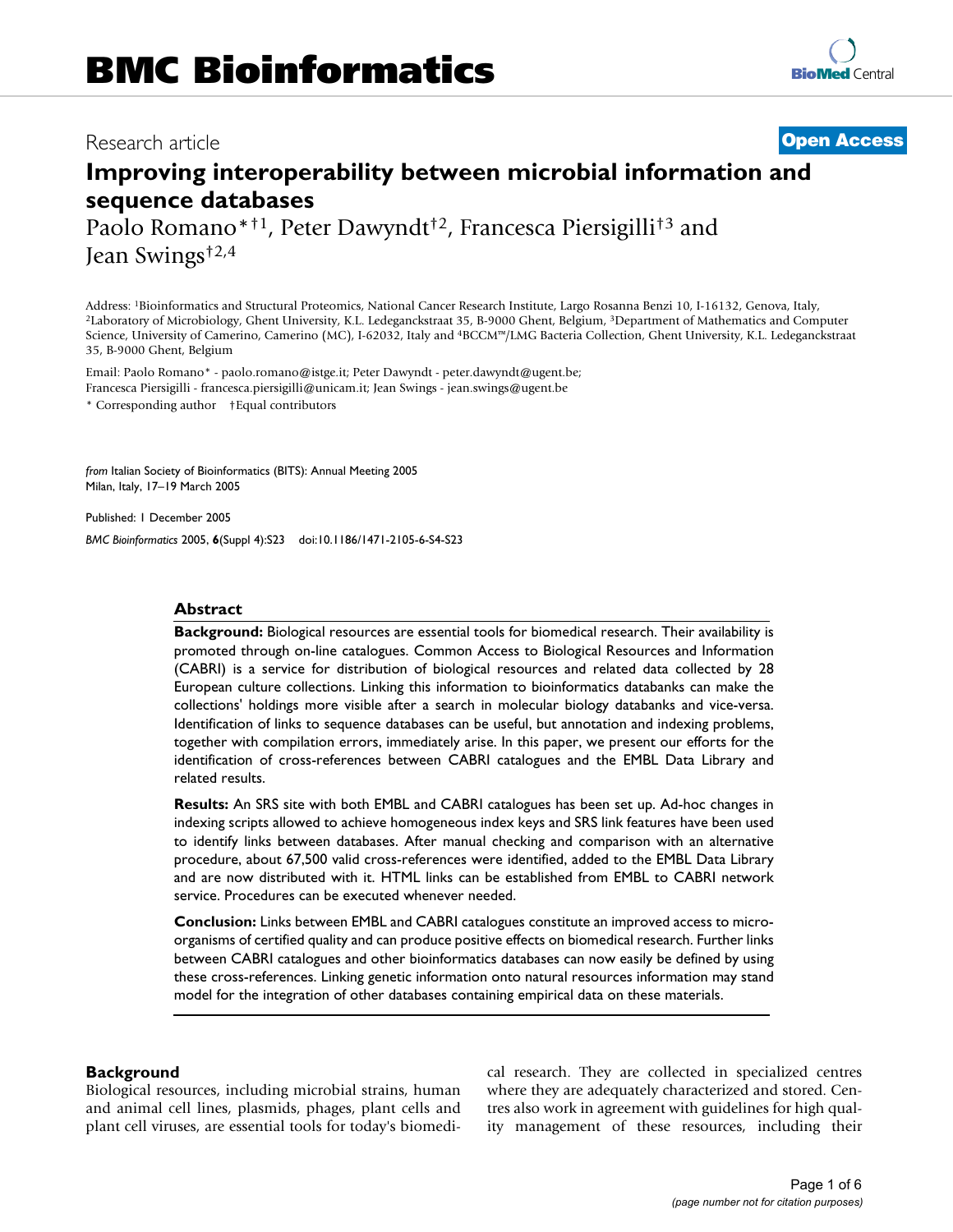|              | <b>DNA</b><br>probes | <b>Bacteria</b><br>strains | Fungi &<br>yeasts<br>strains | <b>Plasmids</b> | <b>Phages</b> | Human<br>and<br>banimal<br>cell lines | <b>Hybrido</b><br>mas | <b>HLA</b><br>typed B<br>lines | Plant<br>cells | <b>Plant cell</b><br>viruses |
|--------------|----------------------|----------------------------|------------------------------|-----------------|---------------|---------------------------------------|-----------------------|--------------------------------|----------------|------------------------------|
| <b>BCCM</b>  |                      | 11,912                     | 15,865                       | 681             |               |                                       |                       |                                |                |                              |
| <b>CABI</b>  |                      | 243                        | 11,677                       |                 |               |                                       |                       |                                |                |                              |
| <b>CBS</b>   |                      | 1,038                      | 31,746                       |                 |               |                                       |                       |                                |                |                              |
| <b>CIP</b>   |                      | 7,038                      |                              |                 |               |                                       |                       |                                |                |                              |
| <b>DSMZ</b>  |                      | 8,366                      | 2,296                        | 284             | 89            | 526                                   |                       |                                | 476            | 426                          |
| <b>ECACC</b> | 261                  |                            |                              |                 |               | 956                                   | 397                   | 238                            |                |                              |
| <b>ICLC</b>  |                      |                            |                              |                 |               | 237                                   |                       |                                |                |                              |
| <b>NCCB</b>  |                      | 4,609                      |                              | 396             | 69            |                                       |                       |                                |                |                              |
| <b>NCIMB</b> |                      | 6,986                      |                              |                 | 69            |                                       |                       |                                |                |                              |
| Total        | 261                  | 40,192                     | 61,584                       | 1,361           | 227           | 1,719                                 | 397                   | 238                            | 476            | 426                          |

**Table 1: Centres participating in CABRI and related resources type and number.** 

BCCM (Belgian Co-ordinated Collections of Micro-organisms, Brussels); CABI (CABI Bioscience, Egham); CBS (Centraalbureau voor Schimmelcultures, Utrecht); CIP (Collections de l'Institut Pasteur, Paris); DSMZ (Deutsche Sammlung von Mikroorganismen und Zellkulturen,

Braunschweig); ECACC (European Collection of Cell Cultures, Salisbury); ICLC (Interlab Cell Line Collection, Genova); NCCB (The Netherlands

Culture Collection of Bacteria, Utrecht); NCIMB (National Collections of Industrial, Marine and Food Bacteria, Aberdeen)

transfer and distribution under proper conditions. Availability of biological resources is promoted by means of purpose catalogues which are now commonly available on the web and/or on CD-ROMs. Catalogues report detailed descriptions of the resources. This information is not only intended to identify single elements of the collection, but also to fully describe their biological properties and special functions. Often, catalogues include bibliography references that can support scientists to reach further information. The main limitation to accessibility of this information is that catalogues are usually available in separate web sites and scientists are therefore obliged to search many of them in order to find the resource that is the most adequate to their research.

Common Access to Biological Resources and Information (CABRI) [1,2] is a network service for the distribution of resources and related data that are collected and managed by a number of European culture collections. Through the CABRI service, more than 110,000 biological resources from 28 collections (see table 1) can be searched in the same site and through a single query. Searching abilities include queries by scientific name and by strain number and free text search. Search by scientific name includes an option for adding synonyms' support. Through CABRI services, resources can also be pre-ordered on-line by using an electronic shopping cart. In this way, a tight connection between collections and scientists is achieved.

Linking information that is available in culture collections' catalogues to bioinformatics databanks that are available on the Internet can further significantly improve the accessibility of biological resources and can make the collections' holdings effectively more visible after a search in molecular biology databanks and vice-versa. As a consequence, additional certified information can be made available to researchers and a growing number of them will hopefully refer to culture collections and make a wider use of biological material of certified quality. In this context, extensions of catalogues' information are being carried out at many centres, depending on their research interests. Efforts were also done in the frame of the European Biological Resource Centres Network (EBRCN) project [3], funded by the EU from 2001 to 2004, for adding links from CABRI catalogues to other databanks available on-line and vice-versa. This effort included links from catalogues to Medline and to micro-organisms images and plasmids maps.

Within the EBRCN project, the identification and setting up of links to sequence databases was also foreseen. One of the most important molecular biology databanks is, as it is well known, the EMBL Data Library [4,5] that includes a large amount of publicly available nucleotide sequences as the result of a common effort by the European Bioinformatics Institute (EBI), the US National Center for Biotechnology Information (NCBI) and the Japanese National Institute of Genetics (NIG). The EMBL databank includes information on the sequence, its known features and related bibliography. The source material from where the sequence was determined is also reported. The EMBL databank also includes links to related records in external databases. It is therefore possible to define links from the sequences to the source material, when its description is also available on-line.

Automatic extraction from the sequence database of those identifiers that make reference to the relevant biological material is hampered by a number of shortcomings in EMBL entries. A first serious deficiency is that there is no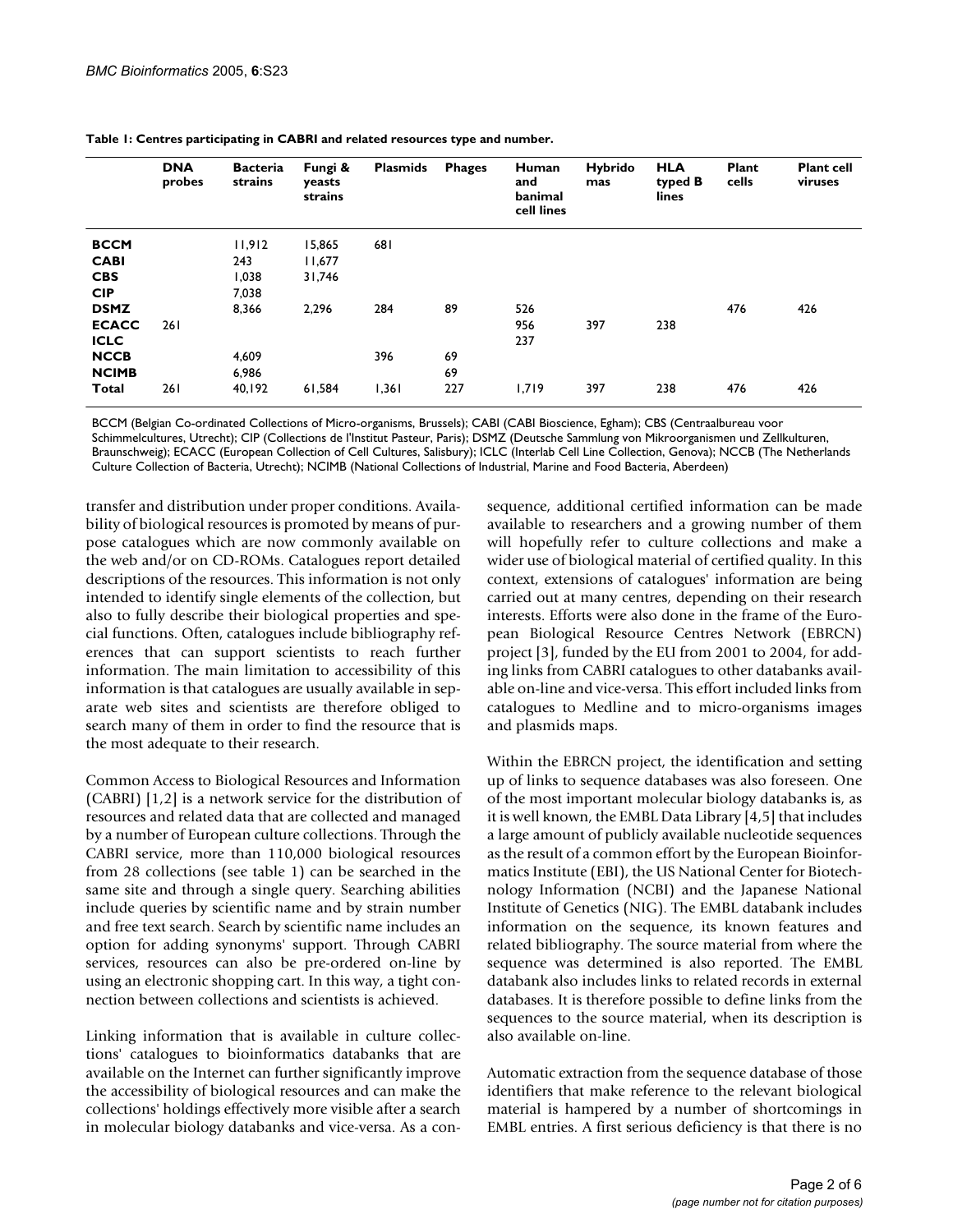consistent recording of the strain numbers that point out the individual cultures of the biological material from which the nucleotide sequences were obtained. According to the EMBL import specifications, this information should be stored in the qualifiers "isolate" or "strain" of the source feature, but the sequence deposit procedures do not strictly prohibit that depositors provide the strain label information within any of the other fields or – much more critical – do not provide this information at all.

Annotation and indexing problems, together with compilation errors, can also arise. This is particularly true because rules defined by culture collections for the naming of microbial strains have never been promoted and applied by scientists when writing their papers and by editors of databases when inserting data in their systems. Standard naming procedures define that strain numbers must consist of the collection acronym followed by a space and by either a number or an alphanumeric identifier. Of course, unique numbers/identifiers are given to each strain. Since these rules are not consistently followed, scientists often use different names for the same strain and this error is then propagated to databases contents.

References to biological resources in public knowledge bases seriously suffer from the "ID disparity" problem, which prevents integration of the data in a quick and efficient manner. It turns out that the same biological material may have multiple IDs in different databases, duplicate IDs in the same database and erroneous IDs caused by human error. The CABRI service turns out to provide a good solution for global ID integration by providing a single unique ID for each instance of the biological resources.

In this paper, we present the activity that was carried out in the frame of the EBCRN project for the identification of links between CABRI catalogues and the EMBL database of nucleotide sequences, the determination of valid crossreferences between these databanks and the removal of false positives, i.e. cross-references resulting from annotation errors or synonymy. We also present results of this activity.

# **Methods**

# *Identification of links*

CABRI network service is based on an implementation of the Sequence Retrieval System (SRS), one of the most widespread and used search engine for molecular biology databases [6]. CABRI catalogues have been implemented with SRS by first comparing the data structures and contents of all collections' databases and then defining common data sets, unique for the different kind of resources. Guidelines for data input and authentication have also

been defined and agreed upon. These often include references to common data sets and vocabularies [7]. Finally, collections have submitted their catalogues in a common flat file format for inclusion in the SRS site.

The EMBL database has also been implemented with SRS in many sites. Related configuration files are distributed with the software, so that the task of implementing an SRS site for accessing EMBL locally is relatively trivial.

Information on the biological source that was used for the determination of the sequence is included in the EMBL record within the Features Table (FT) section. This information is inserted as it is given by the submitter scientist, without checking for the correctness of the strain identifier. This implies different possible names for the same strain number, e.g., with or without spaces and other usual delimiters such as the dash or the slash characters.

Since SRS has internal features for linking those databases which are available in the same site, it therefore is the natural milieu for the determination of reciprocal links. These links are automatically defined by SRS by comparing index keys of relevant fields in involved databases: all records having at least one common index key are linked between them. This kind of links is particularly useful when linking databases that do not have direct ID based links among them, but share common data sets or vocabularies.

As anticipated, in our case strain numbers are not written in a consistent way. Moreover, it may happen that index keys are defined in different databases by using different methods, depending on the meaning it is assigned to the information in that context. In CABRI catalogues, strain numbers are indexed as unique keys. Instead, in EMBL they are indexed by single words. These different input and indexing strategies lead to incompatible index keys.

The strain number "LMG 6923" (the type strain of *Bacillus cereus*) would be indexed both as "LMG" and as "6923" in the EMBL database, while the unique key "LMG 6923" would be created for CABRI catalogues.

New indexing procedures must therefore be implemented in order to obtain uniform keys that can be used for establishing SRS links. It must also be taken into account that indexes in the EMBL database are not defined for each field. In our case, the EMBL index for strain numbers includes keys that are determined by scanning description texts of all FT fields.

A purpose SRS site, having both EMBL and CABRI catalogues, has been set up [8]. Indexing procedures for both EMBL source field and CABRI strain number field were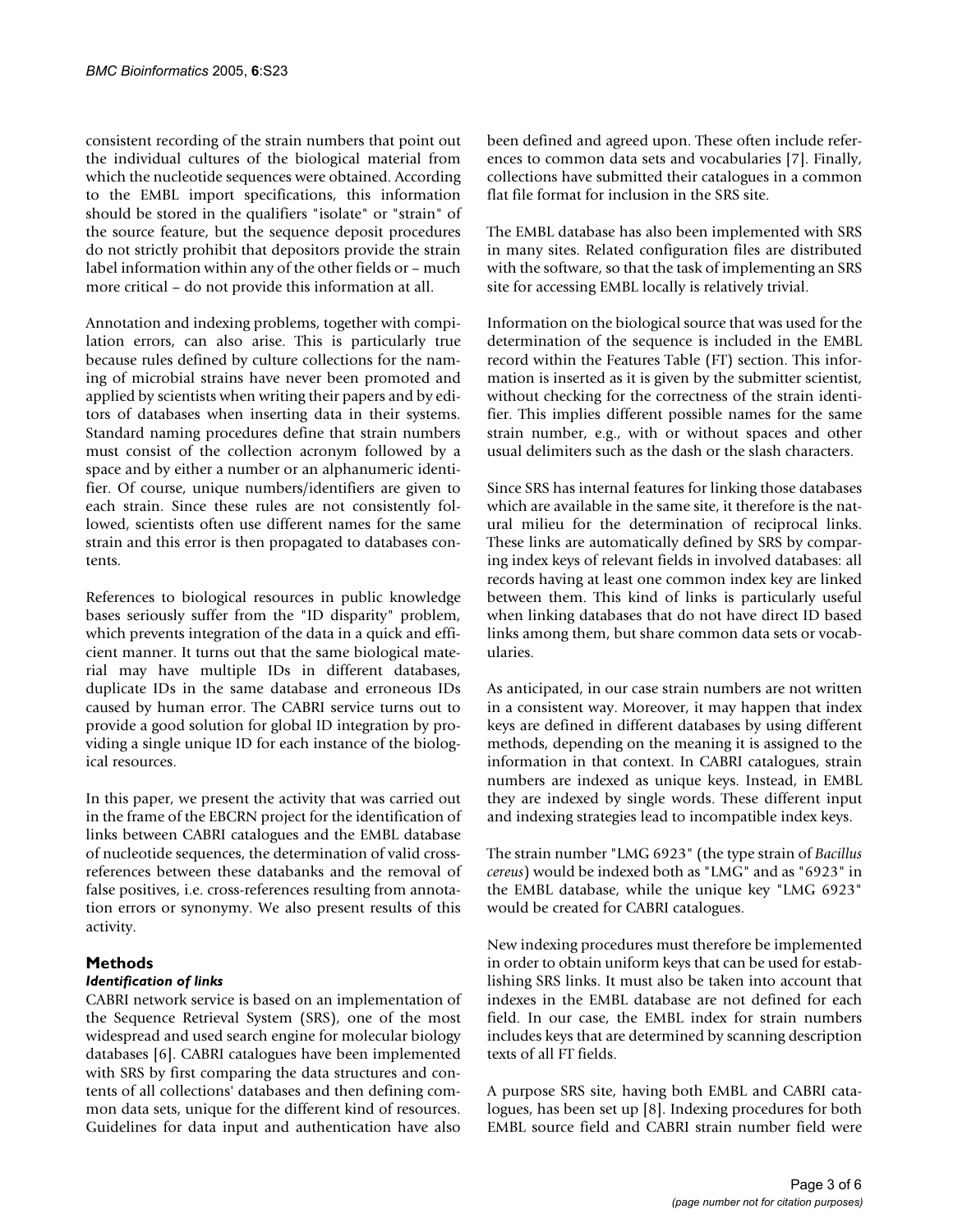| From        | <b>Entries</b> | Τo                                        | <b>Entries</b> | <b>Links Total</b> |
|-------------|----------------|-------------------------------------------|----------------|--------------------|
| EMBL        | 892            | <b>BCCM/LMG Bacteria strains</b>          | 666            | 898                |
| EMBL        | 5              | CBS Bacteria strains                      | 4              | 5                  |
| <b>EMBL</b> | 4.246          | <b>DSMZ</b> Bacteria strains              | 1,825          | 4,246              |
| EMBL        | 349            | <b>NCIMB</b> Bacteria strains             | 206            | 349                |
| EMBL        | 830            | <b>CIP</b> Bacteria strains               | 424            | 830                |
| EMBL        | 28             | BCCM/IHEM Fungi and Yeasts strains        | 22             | 28                 |
| EMBL        | 166            | <b>BCCM/MUCL Fungi and Yeasts strains</b> | 133            | 166                |
| <b>EMBL</b> | 10.481         | CBS Filamentous fungi strains             | 2.181          | 10,488             |
| EMBL        | 55.866         | <b>CBS</b> Yeasts strains                 | 979            | 55.874             |
| EMBL        | 305            | CABI Bioscience Fungi strains             | 206            | 305                |
| EMBL        | 50             | DSMZ Fungi and Yeasts strains             | 35             | 50                 |

| Table 2: EMBL to CABRI links determined automatically by SRS. |  |  |  |
|---------------------------------------------------------------|--|--|--|
|---------------------------------------------------------------|--|--|--|

. The reported figures represents the number of EMBL records having a link to the corresponding CABRI catalogue version 2004.1 (second column) and of CABRI records having a link to EMBL version 80 (fourth column). The fifth column reports the total number of links.

adapted to the project's needs, thus avoiding the annotations and indexing problems that were previously mentioned.

Indexing scripts were modified so that index keys for CABRI unique identifiers and for source identifiers in the EMBL database share the same syntax and, in particular, only one index key is registered for each strain number where all spaces and special characters are removed.

Changes were carried out in the syntax definitions of both EMBL and CABRI catalogues. These definitions are written in the Icarus language and are used by SRS for the creation of databases' indexes. The changes included a redefinition of some regular expressions and the addition of a rule allowing for a special elaboration of only those strings in the strain field of the feature table that define the source name.

This made it possible to use the SRS native linking features to identify relationships between EMBL and CABRI records. EMBL (version 80) has been implemented in the SRS site together with CABRI catalogues (versions 2004.1). SRS links have been defined between EMBL and eleven catalogues of microbial strains. Links have then been automatically determined by SRS by comparing indexes of free text descriptions in EMBL Features Table section and indexes of strain numbers in CABRI catalogues (see table 2).

# *Determination of valid cross-references*

Results of the automatic identification of links were checked by comparing organism names as reported in the EMBL database and scientific names as reported in CABRI catalogues. To this end, purpose SRS views were created. This allowed for the downloading of lists of all links. These were then divided in three sub-lists including, respectively, valid, dubious and invalid links. We considered as valid all those links between records having identical strain numbers and organisms/scientific names. We defined as dubious all those links where organisms and scientific names differed, but could be checked for synonyms of names, alternate names and previous names. Dubious links were submitted for further evaluation to collections' staffs. Finally, we defined as invalid all those links where names were different and clearly not coherent (e.g., bacteria strains versus human sequences). These mainly originated from synonymy in biomedical terminology.

For bacterial strains, correctness of the cross-references was additionally validated by checking links to the EMBL records available in an integrated strain database. This database was obtained through the application of a software tool that automatically parses the complete EMBL database for extraction of all information that could represent a strain number. For the recognition of valid strain numbers in the EMBL records, this tool extracts instances of a regular expression that are composed of a unique acronym assigned to one of the culture collections mentioned in the directory of the World Data Centre for Microorganisms (WDCM; [9]), followed by a substring of numerical characters. In addition, the regular expression is insensitive both for any white space and for a selection of special characters that are located in between the acronym and the numerical substring. Acronym comparisons are treated in case insensitive mode. This way, the software tool takes into account the syntactic variability encountered in the use of strain numbers in the EMBL database. Each instance thus found is validated by a consultation of the Integrated Strain Database developed by Dawyndt et al. [10], where strain numbers that could not be automatically retrieved undergo a manual evaluation based on both the taxonomic identification and the literature information associated to the EMBL records. Similarly, the resolution of missing labels requires a time-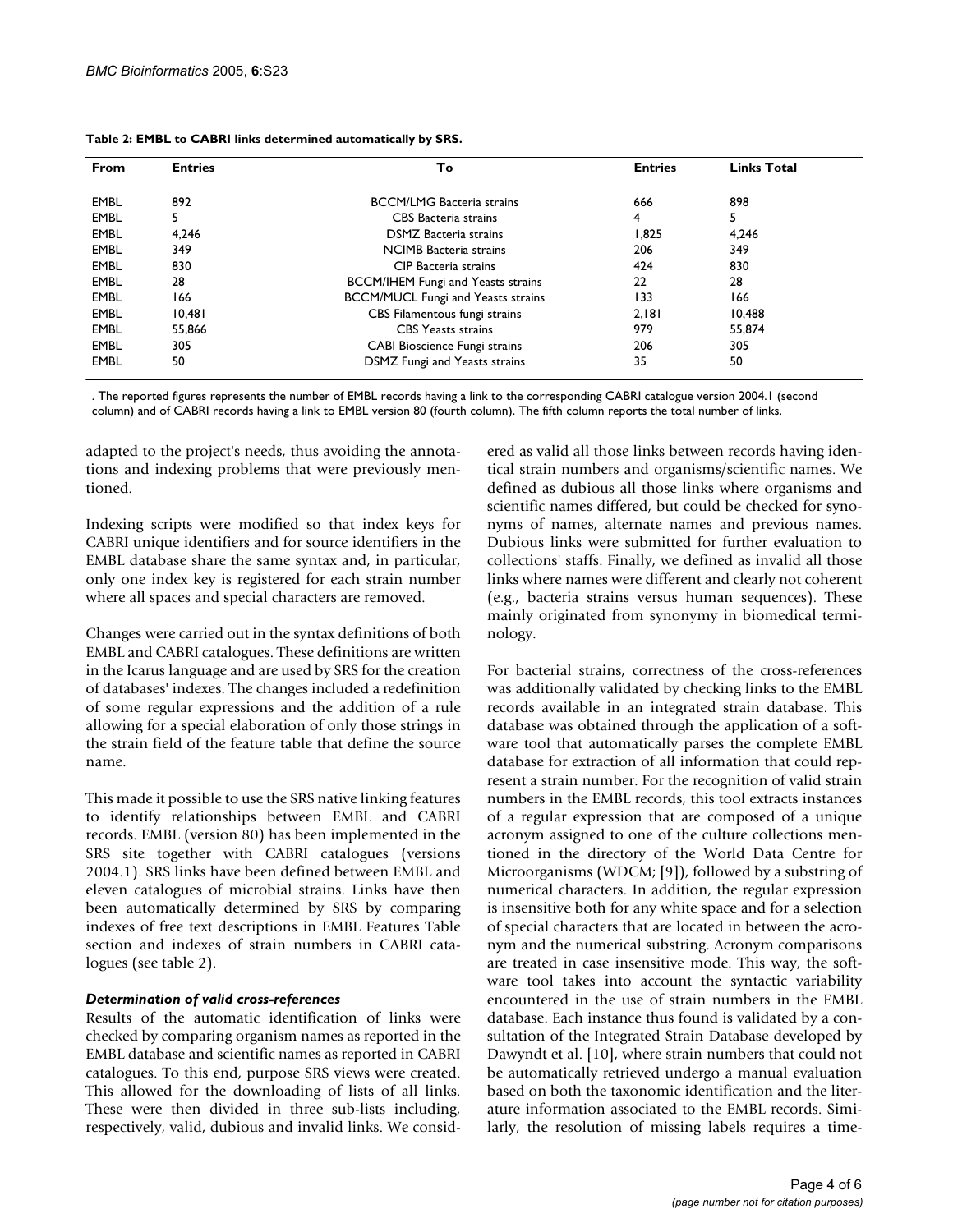#### **Table 3: EMBL 81 to CABRI cross-references.**

| CBS Yeasts catalogue (huge records)            | 51,103 |
|------------------------------------------------|--------|
| CBS Filamentous fungi catalogue (huge records) | 7,116  |
| DSMZ Bacteria catalogue                        | 2,618  |
| CBS Filamentous fungi catalogue                | 2,551  |
| CBS Yeasts catalogue                           | 1,880  |
| <b>BCCM/LMG Bacteria catalogue</b>             | 799    |
| CIP Bacteria catalogue                         | 546    |
| NCIMB Bacteria catalogue                       | 336    |
| BCCM/MUCL Fungi and yeasts catalogue           | 119    |
| DSMZ Fungi catalogue                           | 31     |
| BCCM/IHEM Fungi and yeasts catalogue           | 18     |
| Total                                          | 67.528 |
|                                                |        |

The reported figures represent the number of records in EMBL version 81 having a cross-reference to the corresponding CABRI catalogue. The term 'huge records' with some catalogues names makes reference to a slightly different, separate analysis that has been carried out for those strains having a huge number of references in the EMBL data library.

consuming manual lookup within the literature references that are associated to the sequence records. This task is set up as a perpetual activity of the researchers from the Laboratory of Microbiology in Ghent, who are routinely working with the public sequence database during their research activities. As a result, the public sequence database is continuously enriched as a collaborative effort of the whole research community of the laboratory. At present, the attained success rate of this operation was that only 13,636 (10.4%) of these sequence records have been successfully linked in the way described above. Although a vast number of the currently unlinked records concern sequences related to uncultured bacterial strains, this experience from working with the EMBL sequence database is that still a significant number of the unlinked records can be manually linked, at the cost of a time-consuming lookup process.

Cross-references between EMBL accession numbers and CABRI strain numbers have been submitted to EBI for inclusion in the EMBL Data Library.

#### *The Interconnected Biological Resource Database*

A new database, the Interconnected Biological Resources Database (IBRD) [11], was set up. IBRD is a compilation of essential information of all CABRI resources. Identification and Name data have been selected from each catalogue and inserted into the IBRD. Each IBRD record includes also a link to the original CABRI record.

IBRD is meant as a unique bridge between EMBL and CABRI catalogues: links from EMBL can be established to IBRD on the basis of the unique identifier, without having to specify the catalogue name. Since this information is included in the IBRD record, CABRI catalogues' records can then be reached with one further click.

# **Results**

As of EMBL version 81, more than 67,500 links to CABRI catalogues are available in the EMBL Data Library and distributed with it. The number of cross-references for each CABRI catalogue is shown in table 3.

HTML links can therefore be established from any implementation of the EMBL database to the CABRI network service either through the IBRD or directly to one defined CABRI catalogue. In the former case, the link to a generic resource identified by a determined strain number would be: http://www.cabri.org/CABRI/srs-bin/wgetz?+ page+qResult+-e+[IBRD:'strain\_number'] while in the latter case the same resource in a defined catalogue would be linked to as: http://www.cabri.org/CABRI/srs-bin/ wgetz?+-page+qResult+-e+[catalogue:'strain\_number']

In both cases, spaces in strain numbers must be substituted by the string of characters "%20". It is also trivial to establish further links to CABRI from all those databanks that are available through SRS and have links to/from EMBL.

The procedures that have been used for the identification of links are executed whenever either EMBL or CABRI catalogues are updated in the purpose SRS site. Validation of these cross-references and submission of lists to EBI presently are almost manual procedures and the support from curators of culture collections is needed. Currently, we plan to update lists of valid cross-references every EMBL even version, that is twice a year.

# **Conclusion**

Since biological resources are essential tools for biomedical research today, we implemented a procedure for adding links between CABRI catalogues and the EMBL nucleotide sequence database. These links constitute an improved access to micro-organisms of certified quality and can produce positive effects on biomedical research. Further links between CABRI catalogues and bioinformatics databases can now easily be defined by using these cross-references, since the EMBL Data Library is deeply connected with many other databases in the bioinformatics network environment.

Linking genetic information incorporated within the public sequence databases onto information about the natural resources from which the DNA was extracted, and vice versa, may thus stand model for the integration of many other databases containing empirical data on the material kept in the biological resource centres. And notwithstanding the perpetual curation efforts that are required for checking the quality of the data involved in the unification process, the integration of biological data built upon solid cross-referencing schemes will offer a smart response